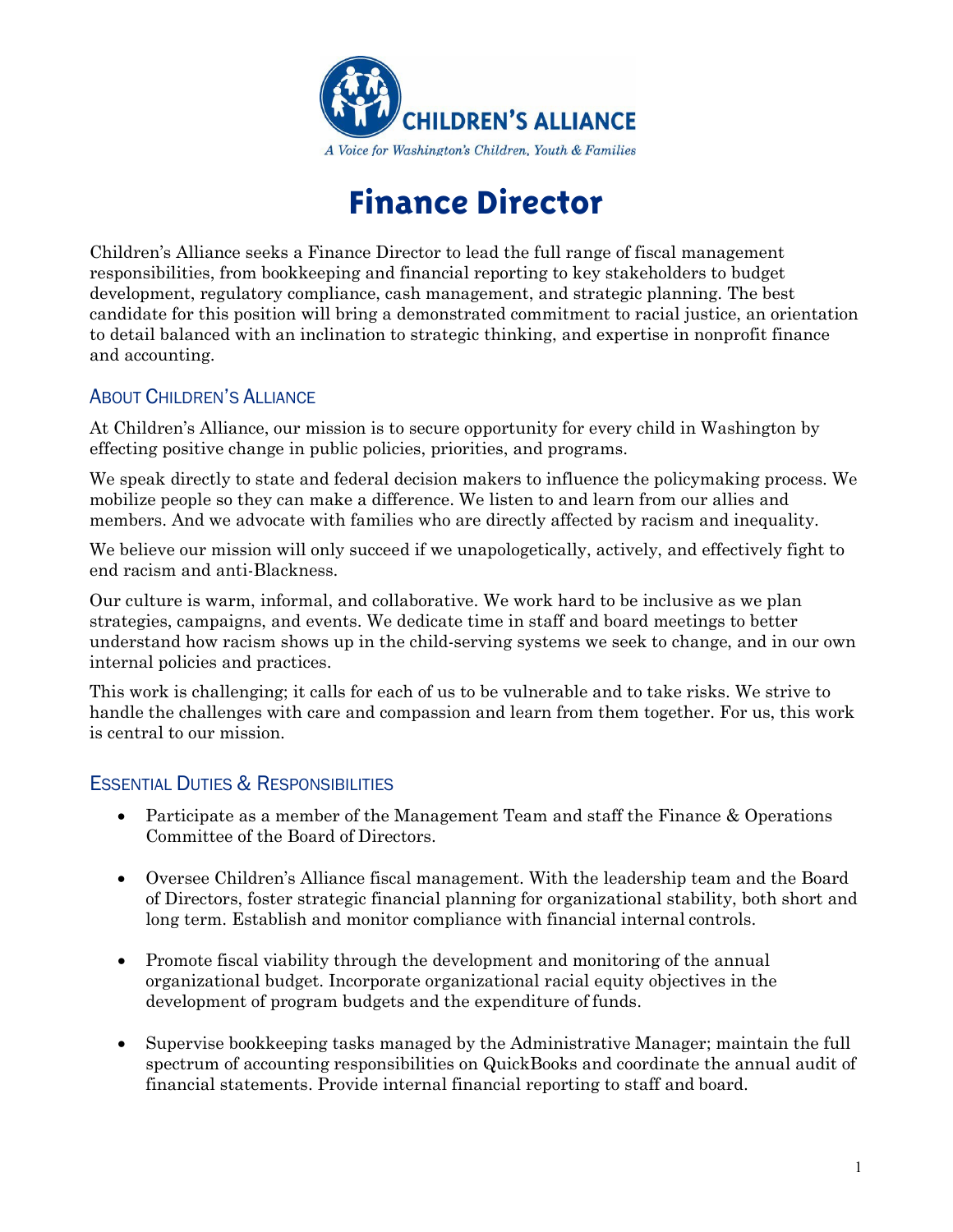- Work with program staff in the development of funding proposals. Manage a substantial portfolio of grants with diverse deliverables. Account for the utilization of grant proceeds and coordinate with program staff to ensure timely and accurate reporting to funders.
- Ensure regulatory compliance related to all financial matters, including lobbying activities.
- Coordinate with donor relations staff to facilitate planning and reconcile reporting systems.
- Participate in organizational activities such as staff workgroups, membership meetings, fund development events, and policy advocacy trainings.
- Other duties as assigned.

### **QUALIFICATIONS**

- Seven to ten years of experience with full spectrum accounting, preferably with non-profit experience.
- Three or more years of experience with QuickBooks and automated payroll systems. Curiosity and ability to continuously explore and advance Children's Alliance utilization of evolving tech systems.
- Experience with the development of grant funding proposals, grants management, and accounting for grant funding.
- A deep attention to detail and the ability to assess and distinguish what level of detail is pertinent for financial reporting and for organizational management.
- Supervisory experience and a collaborative, solution-oriented nature; Children's Alliance staff frequently engage work in small teams. Demonstrated experience with fostering racial equity in the workplace and beyond.
- Preparation and capability for guidance, evaluation, and high performance in a virtual office setting, as current circumstances evolve.
- Proficiency in Microsoft Office and other PC applications.
- No one candidate is expected to possess all the qualifications listed above. In areas where aptitude and/or interest are greater than experience, candidates are encouraged to propose a plan for support.

# **COMPENSATION**

The annual salary for this full-time exempt position is \$80,000 - \$90,000.

Children's Alliance offers a flexible work environment and 12 days of paid vacation in the first year with incremental increases in subsequent years, 14 paid holidays, and opportunities for sabbatical. The organization heavily subsidizes employee and dependent health and dental coverage and offers sick leave and paid family and medical leave.

# APPLICATION INFORMATION

Children's Alliance is an equal opportunity employer working toward a culturally diverse and culturally proficient workplace. We strongly encourage applications from people of color,